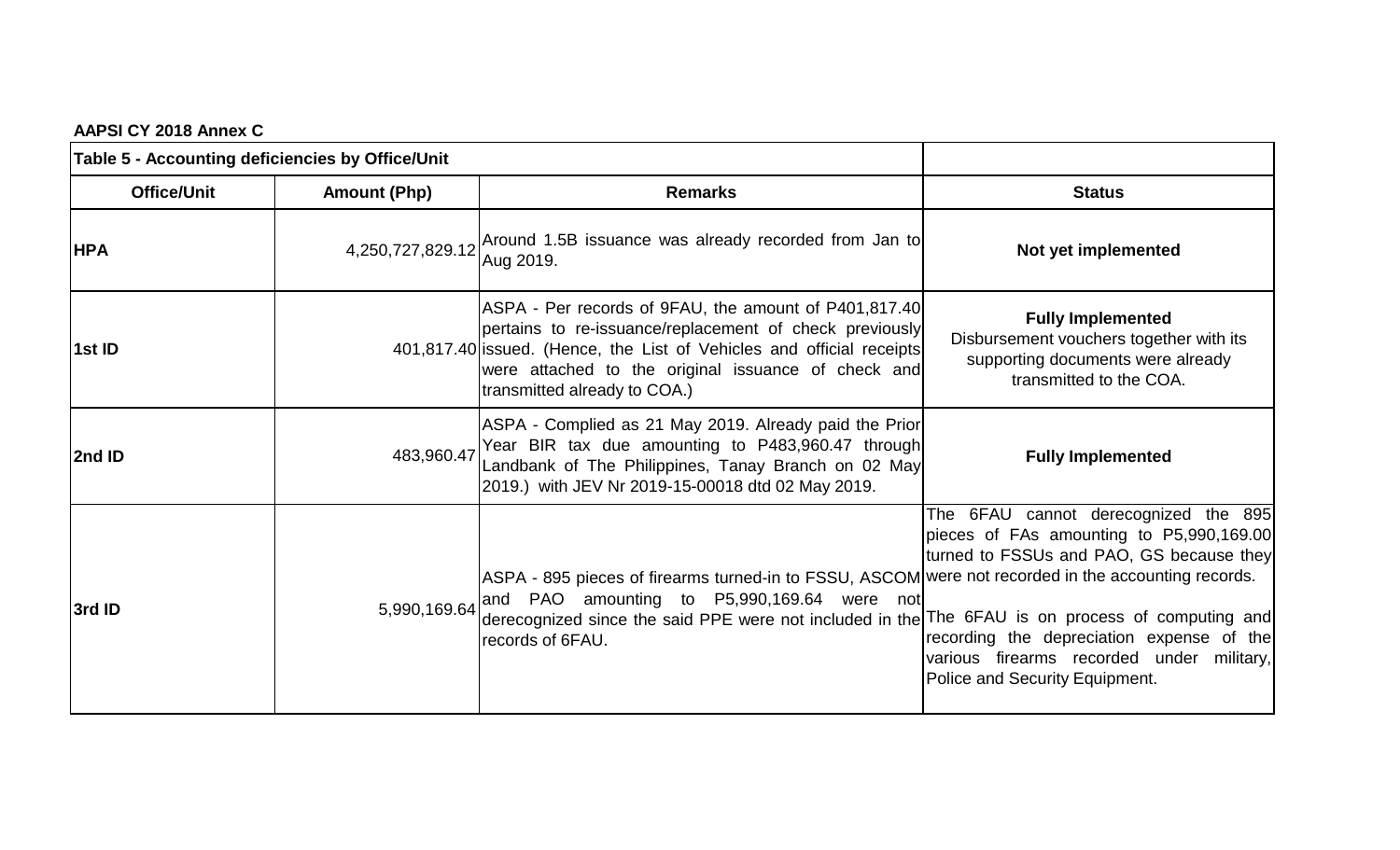| 7th ID             |               | The lacking supporting documents pertaining to Comelec<br>9,589,017.53 fund transactions has already been complied by the<br>aforementioned units. (7ID, LRR, FSRR)                                                                                                                                                                                                                                                                                                                                                                                                                                                                                                                                                                                                                                                                                                                                                                                                                                                                                                                                                                                                                                                                                                                                                          | <b>Fully Implemented</b> |
|--------------------|---------------|------------------------------------------------------------------------------------------------------------------------------------------------------------------------------------------------------------------------------------------------------------------------------------------------------------------------------------------------------------------------------------------------------------------------------------------------------------------------------------------------------------------------------------------------------------------------------------------------------------------------------------------------------------------------------------------------------------------------------------------------------------------------------------------------------------------------------------------------------------------------------------------------------------------------------------------------------------------------------------------------------------------------------------------------------------------------------------------------------------------------------------------------------------------------------------------------------------------------------------------------------------------------------------------------------------------------------|--------------------------|
| <b>IMID-TRADOC</b> |               | IASPA - MID/TRADOC:<br>This Command directed line units to submit RSMI, certified<br>Statements from the Petron Servicing Stations and conduct<br>regularly actual inventory of FOL with accounting records<br>for reference. Likewise, this command and its subordinate<br>units are already maintaining Gasoline Control Card as of<br>January 2018 to monitor the balance of the actual quantity<br>of fuel every end of the month. Attached is the rad msg to<br>all units for monitoring and proper disposition of FOL.<br>Moreover, the Command already instructed the SBAC to<br>evaluate thoroughly the completeness and propriety of the<br>156,746,833.92 bidding documents during the post-qualification and prior to<br>awarding of contract. Further, instructed also the Pre-Audit<br>Officer to review thoroughly all claims presented for<br>payment prior to approval of disbursement.<br>Out of the P6,117,444.72 balance Due to BIR referring to<br>taxes withheld, P2,103,395.95 was already remitted as of<br>31 May 2018. For the remaining balance the 1FSFO and<br>1FAU are exhausting all efforts to trace the unremitted<br>taxes for previous years. And, making sure to remit all<br>taxes withheld on or before the 10th day of the month<br>following the month in which withholding was made. | <b>Being Implemented</b> |
| 51st EBde          | 17,788,215.12 |                                                                                                                                                                                                                                                                                                                                                                                                                                                                                                                                                                                                                                                                                                                                                                                                                                                                                                                                                                                                                                                                                                                                                                                                                                                                                                                              |                          |